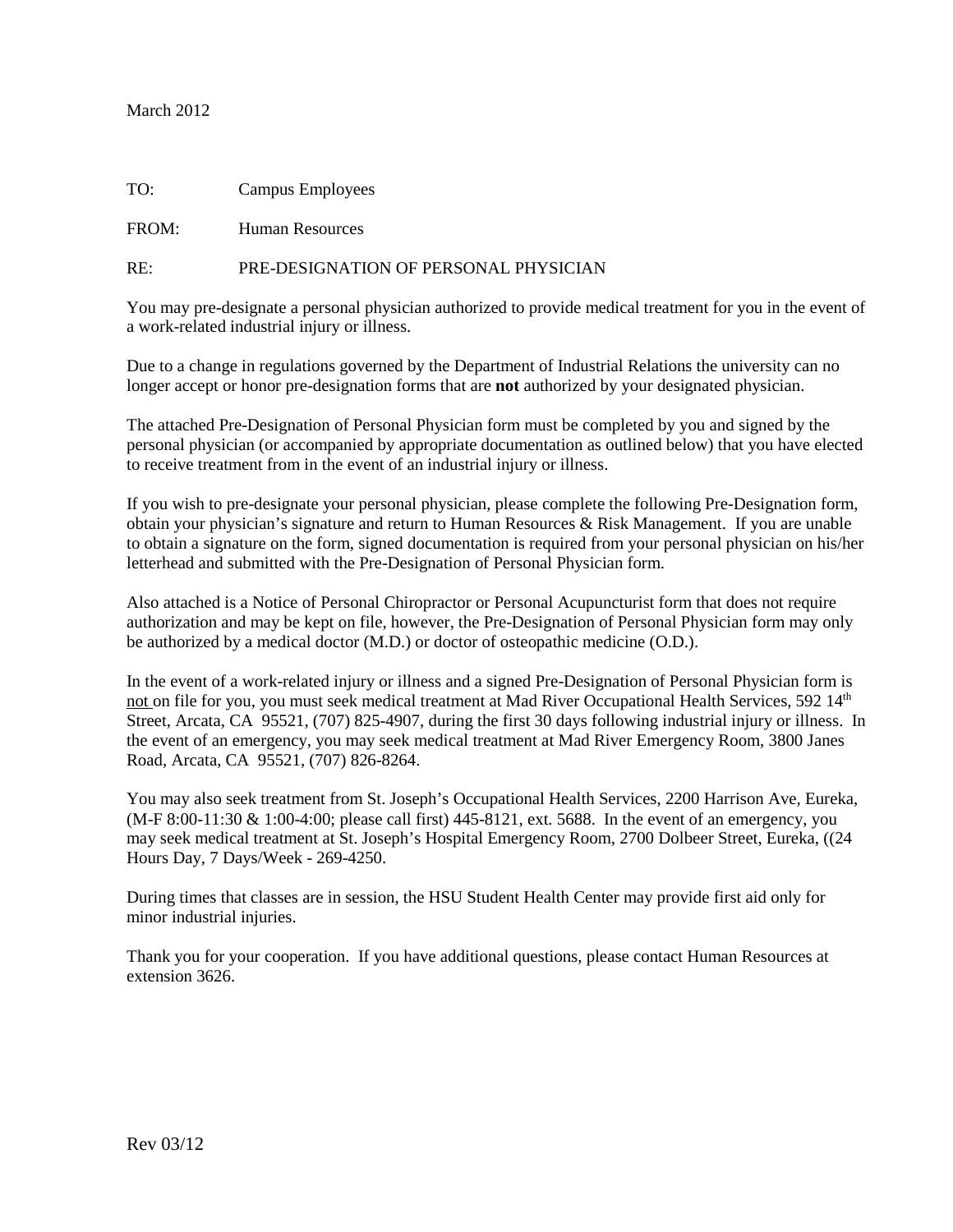### **HUMBOLDT STATE UNIVERSITY HUMAN RESOURCES & RISK MANAGEMENT**

# **PREDESIGNATION OF PERSONAL PHYSICIAN**

In the event you sustain an injury or illness related to your employment, you may be treated for such injury or illness by your personal medical doctor (M.D.) or doctor of osteopathic medicine (D.O.) if:

- your employer offers group health coverage;
- the doctor is your regular physician, who shall be either a physician who has limited his or her practice of medicine to general practice or who is a board-certified or board-eligible internist, pediatrician, obstetrician-gynecologist, or family practitioner, and has previously directed your medical treatment, and retains your medical records;
- prior to the injury your doctor agrees to treat you for work injuries or illnesses;
- prior to the injury you provided your employer the following in writing: (1) notice that you want your personal doctor to treat you for a work-related injury or illness, and (2) your personal doctor's name and business address.

You may use this form to notify your employer if you wish to have your personal medical doctor or a doctor of osteopathic medicine treat you for a work- related injury or illness and the above requirements are met.

### **NOTICE OF PREDESIGNATION OF PERSONAL PHYSICIAN**

#### **Employee: Complete this section.**

| To: HUMBOLDT STATE UNIVERSITY: If I have a work-related injury or illness, I choose to be<br>treated by: |  |
|----------------------------------------------------------------------------------------------------------|--|
|                                                                                                          |  |
| Street address, city, state & zip code:                                                                  |  |
|                                                                                                          |  |
|                                                                                                          |  |
|                                                                                                          |  |
| <b>Physician: I agree to this Predesignation:</b>                                                        |  |
|                                                                                                          |  |

(Physician or Designated Employee of the Physician)

If your physician does not sign this form you must provide written documentation on letterhead authorized by the physician or designated employee of the physician, of the physician's agreement to be predesignated for providing medical treatment to you for a work-related injury pursuant to Title 8, California Code of Regulations, section 9780.1(a)(3).

Title 8, California Code of Regulations, section 9783. (Optional DWC Form 9783-Effective date March 2006)